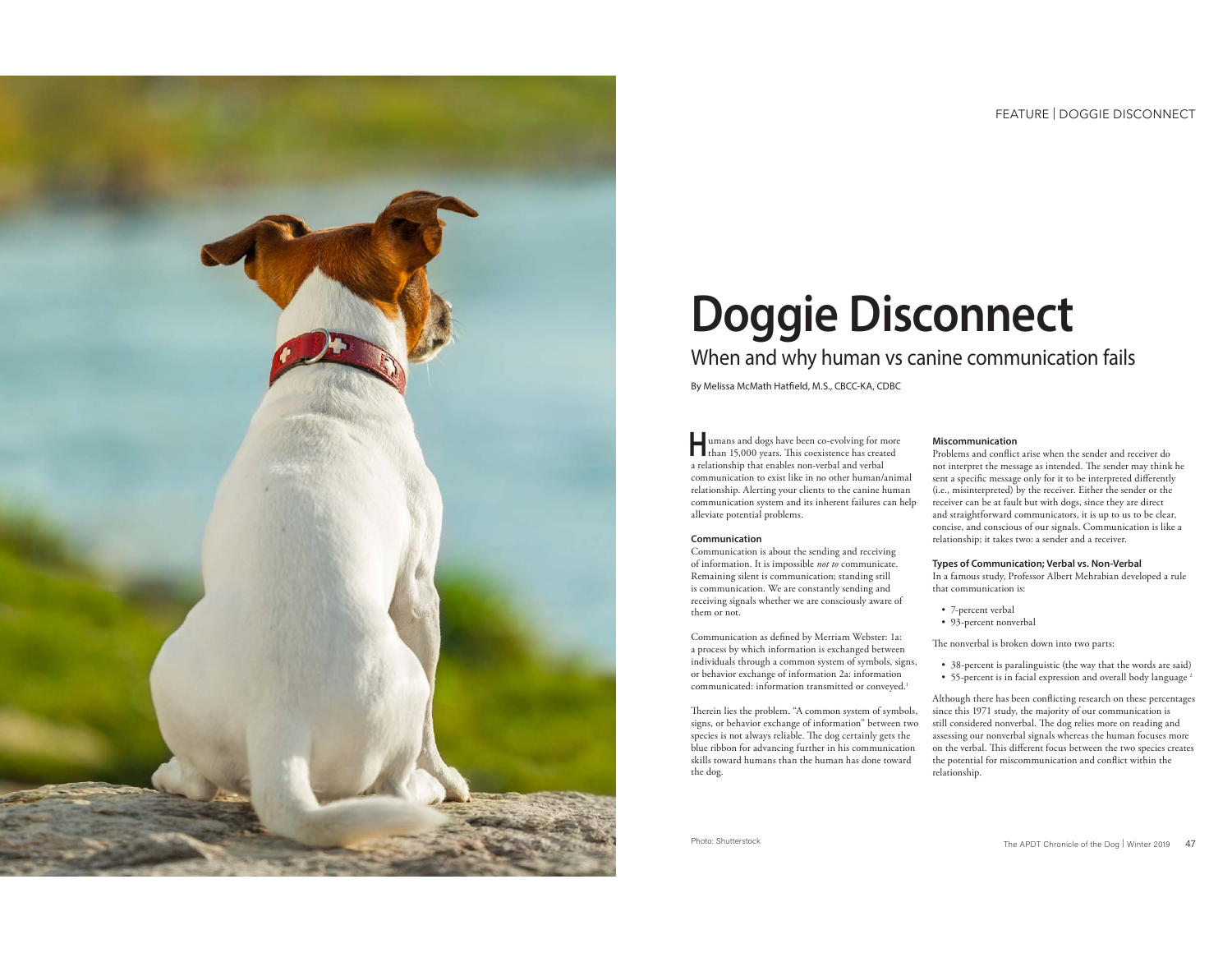# FEATURE | DOGGIE DISCONNECT



## **Non-Verbal**

The old adages, "it's not what you say but what you don't say" or "It's not what you say but how you say it" comes to mind. The following is a checklist that comprises the elements of nonverbal communication.

- Eye contact
- Facial expressions
- Gestures
- Posture and body orientation
- Body Language
- Space and Distance
- Proximity
- Para-linguistic
- Humor • Touch
- Silence
- Appearance
- Symbol
- Visual Communication

#### **Human-Dog Communication**

The dog's epic accomplishment in co-evolving with humans during thousands of years was, in part, due to both species learning to communicate with each other offering a greater chance of survival for both. This skill set has aided in their evolution and domestication. Although the dog has become a master at assessing the human's non-verbal communication; unfortunately, the human has not mastered the dog's. We often and universally fall sort in reading the canines nonverbal cues, resulting in the dog's misbehavior, conflict within the human/

dog relationship, and/or occasional abuse. More often than not, the dog is the one who bears the negative consequences of this human lack of understanding resulting in rehoming, relinquishment, or euthanasia.

Although we have similar sensory input channels (i.e., sight, scent, sound, touch, taste) there is yet another difference between the two species; the human relies on visual and verbal information whereas the dog relies on the olfactory and nonverbal.

The dog assesses, analyses, and responds to all parts of the human body. They are especially attuned to our posture, hands, face, eyes, and tone of voice, all of which assist them in assessing our emotional state. Relaxed verses tense, calm verses stressed, insecure verses secure, confident verses hesitant, hard verses soft spoken, quick verses slow are all telling signals for the dog. As professionals, it is easy to forget some of our clients are not as aware or understand the significance of canine body language and how well our dogs read us.

### **When Human v. Canine Communication differs**

Our cross-species communications are bar none to any other but there are some inherent differences that can lead to conflict.

#### **When Humans Misread Canine Non-Verbal Signals**

In a past consult, the client was a sweet older lady who expressed being afraid of her dog. He would spend a great deal of energy barking at her and causing her distress. However, during the evaluation, it was apparent the dog was only "talking" to her he was bored mindless. Because she was misinterpreting this as aggressive, she was considering rehoming or euthanasia. He

Dogs, like humans, exhibit left-eye gaze bias, meaning they look at the other person's right side of his/her face. No other animal has been known to display that behavior.

was taking the full brunt of her inability to correctly assess his communication. Teaching canine communication and awareness is paramount in assisting your clients, whether it is puppy classes, obedience training, rehabilitations, or solving behavior problems.

We have all heard the following:

- "Fido is a good dog until he's not."
- "It happened so fast; we did not see it coming."
- "It just came out of the blue."
- "Everything was just fine until all heck broke loose."
- "We were just sitting there and the next thing we knew…."

Granted, we are all busy living our lives and can't be on alert 24/7, but perhaps in each of these cases, the dogs were already giving subtle warnings. That's the key: a problem may arise lightening quick but if there has been sufficient time or awareness perhaps these "out of the blue" incidents could have been avoided or prevented.

#### **Examples of When the Dog Misinterprets the Human's Message**

The following are statements due to differences in the meaning of a signal sent by a human and misinterpreted by the dog. The message was not received by the dog as intended by the sender.

- "I just put my hand down to pat him." (and was bitten)
- "But…his tail was wagging." (before the attack)
- "Hollering at him to hush at the doorbell (just makes him louder)<sup>\*</sup>
- "She was just hugging him." (before the snap to the face)
- "I bent down to remove him by the collar (and was bitten)."
- "We were walking on the sidewalk and as another dog approached to say hello, the two exploded." This has to deal with the fact that dogs in their natural habitat approach at an angle or arch and not straightforward or head on as our sidewalks dictate.
- "When I go to get him, he runs away." We have all witnessed a dog being chased by the owner hollering, "Come! Come!" For the human, the natural signal to come is for the human to lean or walk toward the dog. But in the dog's language you have to lean back or walk away. Conversely if you want him to stop or retreat, leaning forward or walking towards should send the desired signal.
- The Hello and Goodbyes with an anxious dog. Another example where human nature is in direct conflict with human/dog communication is the coddling of an anxious dog. It is in our nature to want to soothe. However, this can create a vicious cycle; instead, reassurance can have the opposite affect making the dog even more anxious. What works with a human child does not necessarily translate with the intended purpose to the dog. Coddling, cooing, or baby talking to an anxious dog may not boost his confidence.

## FEATURE | DOGGIE DISCONNECT

 Being calm and matter of fact is more reassuring, along with teaching independent life skills, is the protocol in dealing with an anxious dog.

For some specific behaviors, what would be natural for a human may create conflict for a dog; this is a counter-intuitive communication. Teach your clients to be aware that what's natural for a human may not result in the desired natural response from the dog.

"We often and universally fall sort in reading the canines nonverbal cues, resulting in the dog's misbehavior, conflict within the human/dog relationship, and/or occasional abuse. More often than not, the dog is the one who bears the negative consequences of this human lack of understanding resulting in rehoming, relinquishment, or euthanasia."

## **Examples of when the human misinterprets the dog's message:**

- "He always turns his head when I look at him."
	- "He won't look me in the eye".
	- "He knew he did wrong because he looked so guilty!" When cleaning up a mess, be it a potty accident, the garbage, or a devoured shoe the dog's nonverbal response may be perceived by us as guilt but the research (for now) says he is responding to our negative verbal and nonverbal signals. Fido may or may not be "feeling guilty" but he surely is responding to your negative reaction. Nothing needs to be said for him to realize that you are displeased.
	- "He is constantly trying to get my attention or is always getting into things; does he need medication?" I was called to consult with a dog that was on 100 mg Trazodone; he was on a slippery slope to being rehomed. Upon arrival I saw a healthy, happy, exuberant, large puppy that just did not know what to do with himself. The human expectation and interpretation of behavior was in conflict. It was a simple fix to alter their perceptions and realize his behavior was normal and a training and exercise protocol was implemented.

Educating your clients regarding these common miscommunications and misunderstandings can help your client avoid many frustrating situations and increase the likelihood of successful training.